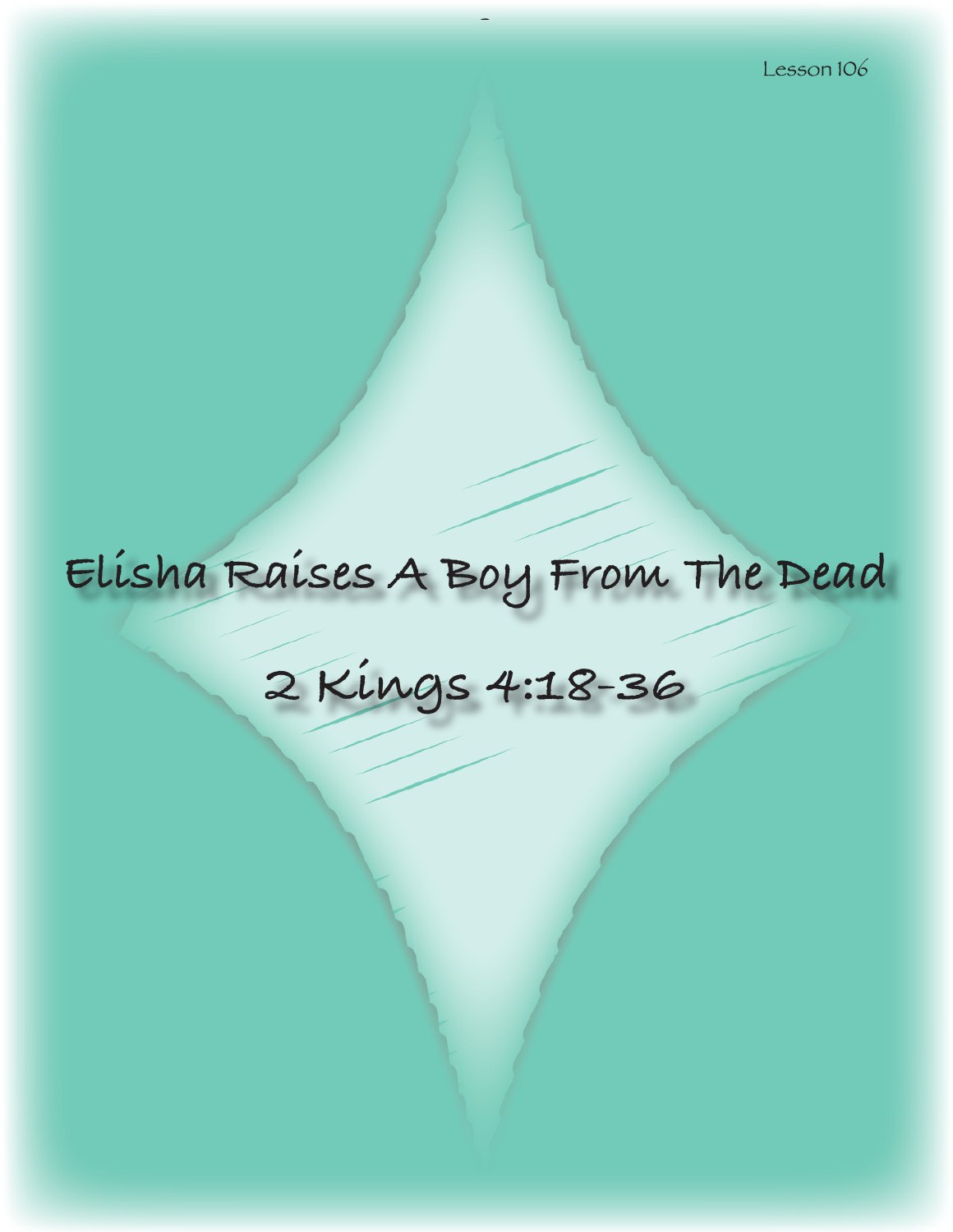# MEMORY VERSE

2 KINGS 4:33

"He went in therefore, shut the door behind the two of them, and prayed to the LORD."

# WHAT YOU WILL NEED:

Construction paper (various colors), pencils, scissors, and glue sticks.

Blindfolds, either brought in to class or made in class. For making in class you will need black construction paper, rubber bands, scissors, and a stapler.

# ATTENTION GRABBER!

# E, E, Elisha!

This game is a variation of "Duck, Duck, Goose." Have the children sit in a circle. Choose one child to be "it." They will go around the circle of children saying, "E, E, E." With each "E" they can tap one of the children. Then when they say, "Elisha!" the person they tag will get up and chase them around the circle. The "tagged" person must try to catch the child who tagged them before they run around the circle and sit down in the vacant spot.

If they cannot catch them, the "tagged" child will become "it." If they do catch them, the original child will remain "it" until someone cannot catch them. Allow a few rounds of this game.

Introduce the lesson to the children. We will be learning about a woman who was looking for Elisha so he could help her. We will be learning that God wants to use us to bless others.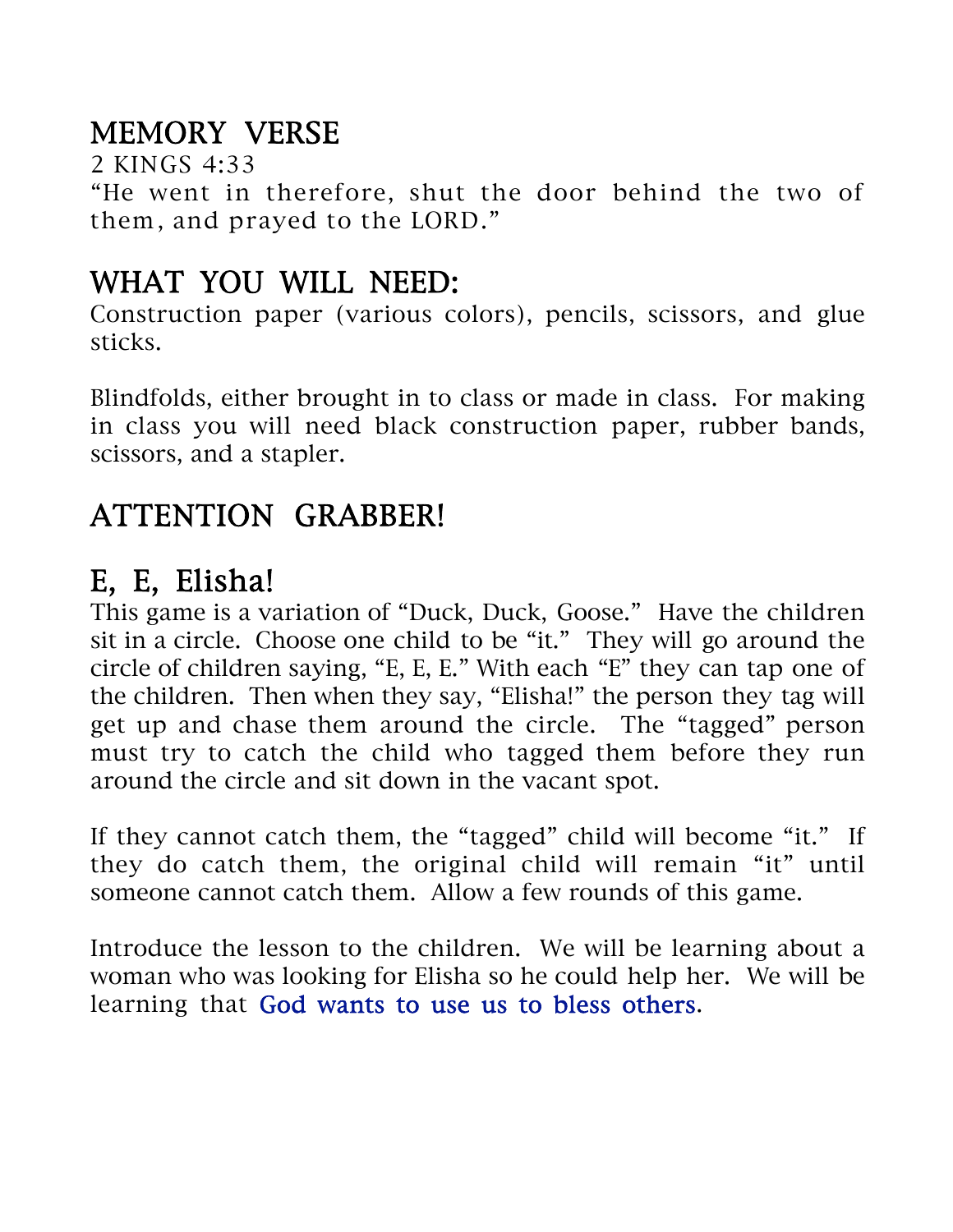# LESSON TIME!

Remember the Shunammite woman from last week—the woman who showed hospitality to Elisha? Because of her kindness, God blessed her with the desire of her heart—a son. One day, however, her joy was suddenly turned to sorrow.

#### 2 KINGS 4:18-25

And the child grew. Now it happened one day that he went out to his father, to the reapers.

And he said to his father, "My head, my head!" So he said to a servant, "Carry him to his mother."

When he had taken him and brought him to his mother, he sat on her knees till noon, and then died.

And she went up and laid him on the bed of the man of God, shut the door upon him, and went out.

Then she called to her husband, and said, "Please send me one of the young men and one of the donkeys, that I may run to the man of God and come  $\text{back.}$ "

So he said, "Why are you going to him today? It is neither the New Moon nor the Sabbath." And she said. "It is well."

Then she saddled a donkey, and said to her servant, "Drive, and go forward; do not slacken the pace for me unless I tell you."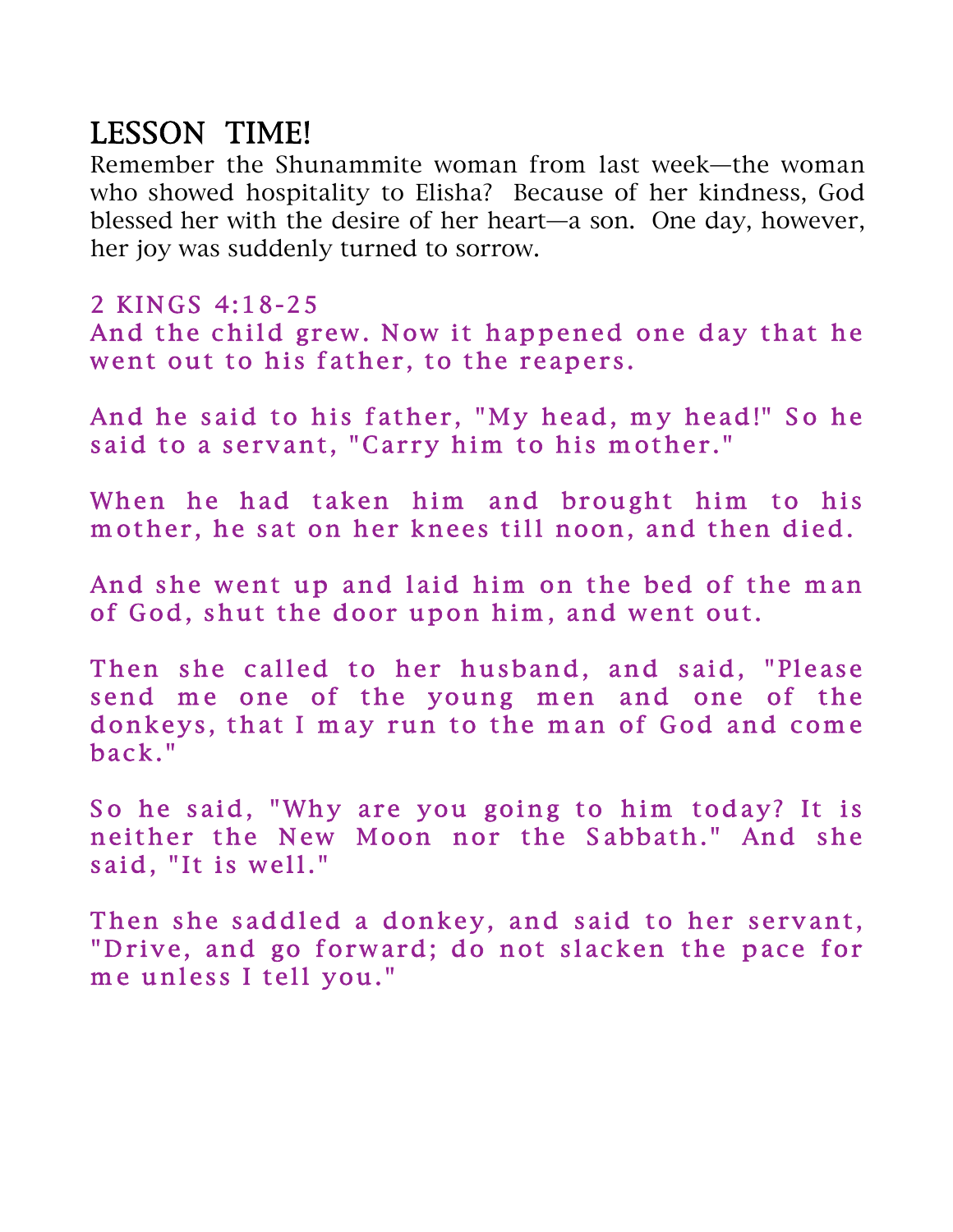And so she departed, and went to the man of God at Mount Carmel. So it was, when the man of God saw her afar off, that he said to his servant Gehazi, "Look, the Shunammite woman!"

When the boy cried, "My head! My head!" we do not know what happened, but it certainly seems he was in a lot of pain, and it seems to have come upon him suddenly. It was serious enough that his father told a servant to take him to his mother.

Think for a moment of life back in those days. There were not any doctors as we now know them. There were no hospitals or urgent care centers. When sudden illnesses or injuries happened like this one, there was not really much that could be done. This young man lay on his mother's lap and died. This precious gift from the Lord had now been taken away from her. There could not be many more difficult trials one could experience than the loss of a child.

It must have been very painful for this mother to have her only son die on her lap and feel helpless. But, was she helpless? Hope emerged in her heart. Through the prophet Elisha, many years earlier, God had promised her a son. God can do miracles. Perhaps the Lord would do something to help through Elisha, the man of God.

The Shunammite woman laid her son on Elisha's bed in the special room she and her husband made for him. She asked her husband to let her go to the man of God (Elisha). Even though he did not understand at that point why she sought Elisha, he let her go.

So, she left to find the man of God. She did not want the servant to slow down for anything. Her heart was steadfast, looking to God for help. How important it is in our time of crisis that we fasten our eyes, our hearts, and our mind on God.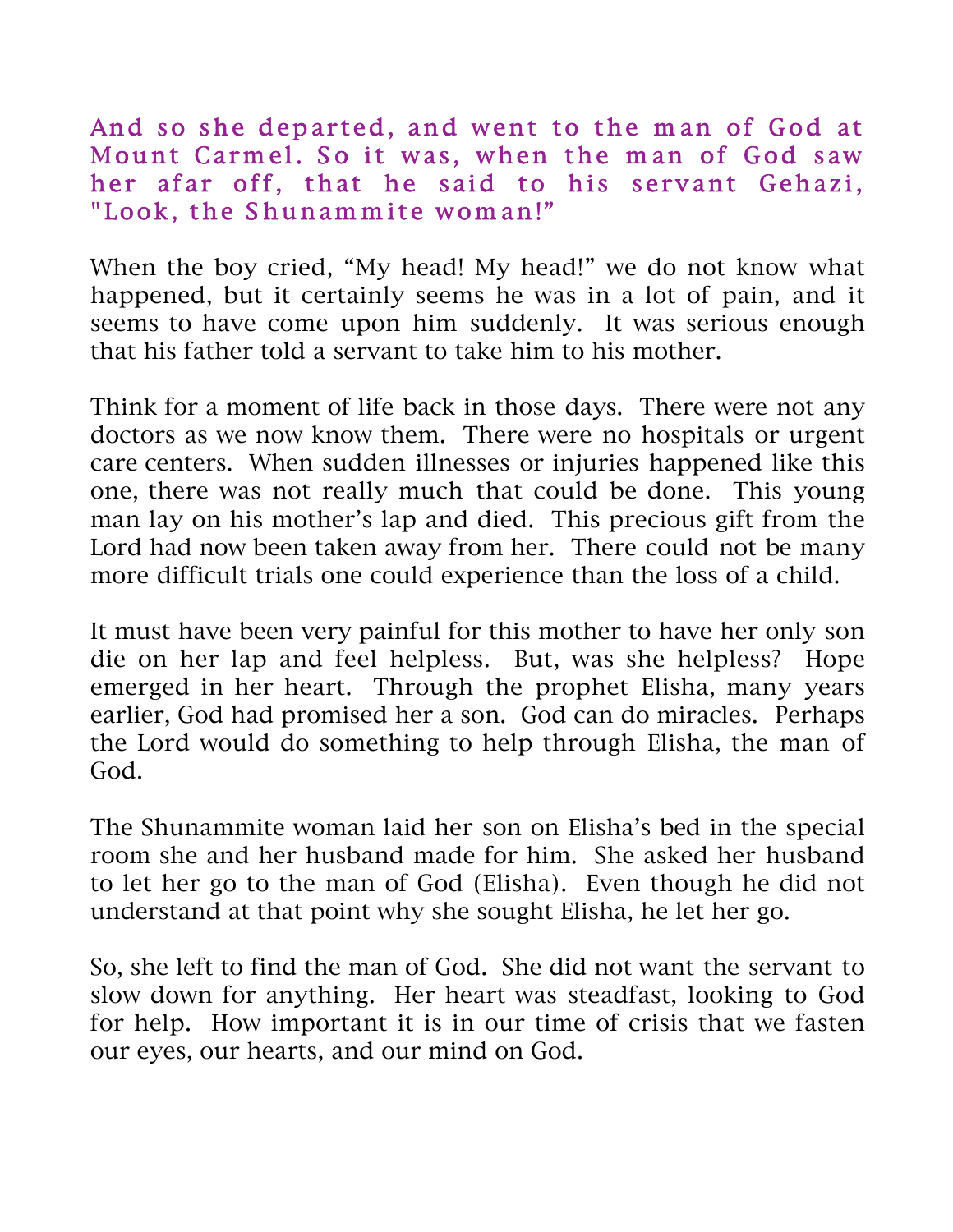### 2 KINGS 4:26-30

"Please run now to meet her, and say to her, 'Is it well with you? Is it well with your husband? Is it well with the child?'" And she answered, "It is well."

Now when she came to the man of God at the hill, she caught him by the feet, but Gehazi came near to push her away. But the man of God said, "Let her alone; for her soul is in deep distress, and the LORD has hidden it from me, and has not told me."

So she said, "Did I ask a son of my lord? Did I not say, 'Do not deceive me'?"

Then he said to Gehazi, "Get yourself ready, and take my staff in your hand, and be on your way. If you meet anyone, do not greet him; and if anyone greets you, do not answer him; but lay my staff on the face of the child. "

And the mother of the child said, "As the LORD lives, and as your soul lives, I will not leave you." So he arose and followed her.

The Shunammite woman was in great pain, and perhaps shock, following her son's sudden death. It may be why she said, "everything is all right" to the servant Gehazi. Her only hope seemed to be to get to the man of God, Elisha. Upon reaching Elisha, she grabbed hold of his feet.

It is interesting to note the part that feet play in scriptures. In Ruth 3, Ruth laid herself at Boaz's feet, in need of a kinsman-redeemer. In Matthew 28:9, we read Mary "held Him by the feet," when she recognized her Savior. In Mark 5, the woman with the flow of blood fell down before Jesus after she was healed.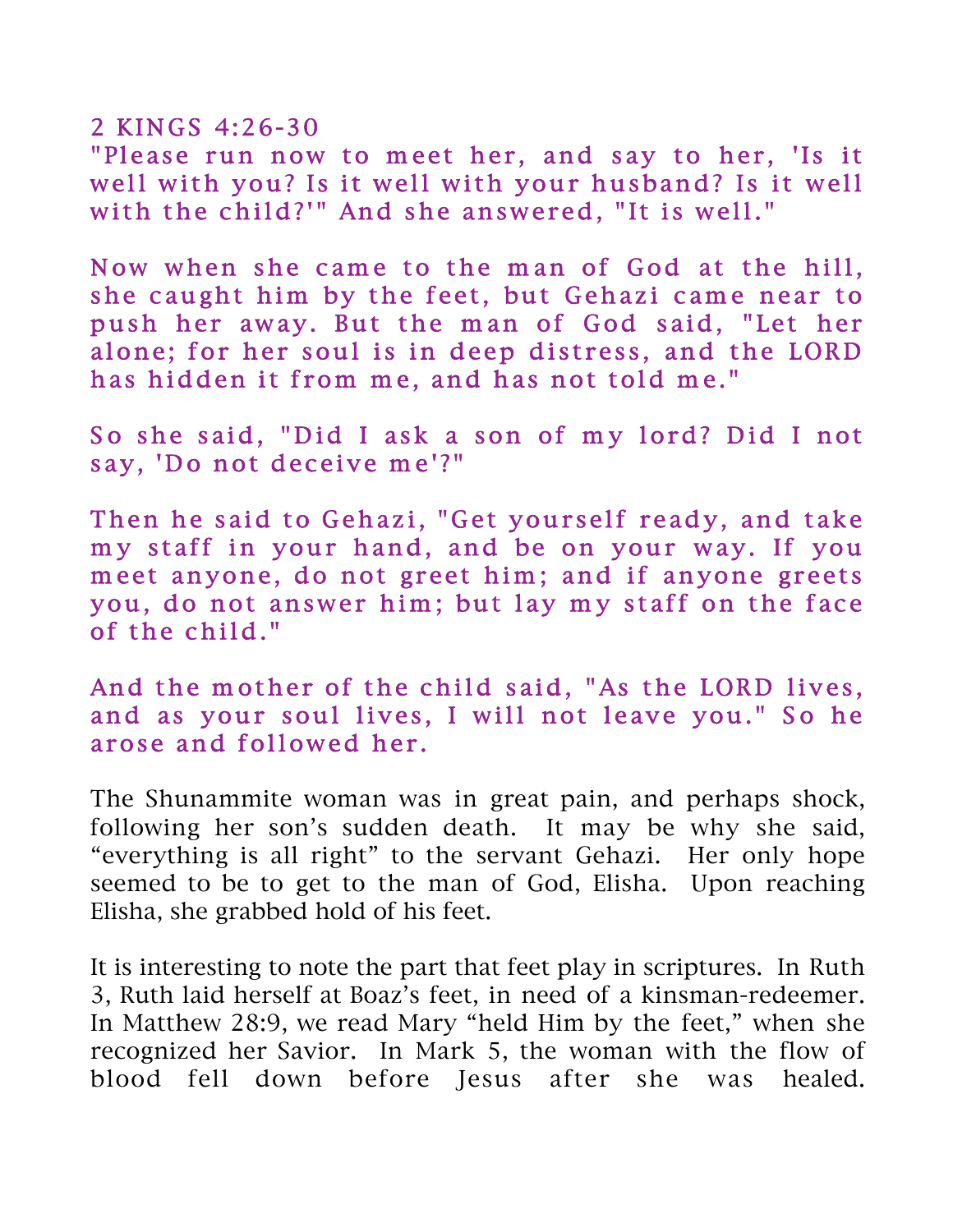In Ephesians 1, we are told that God placed all things under Christ's feet. It seems to be a place to acknowledge God, to worship, and find mercy.

The Shunammite woman clung to his feet in silence, expressing her deep need for God's intervention. She asked Elisha a question, "Did you deceive me?" She was reminding Elisha of the promise from God he had given her—she was to have a son. Now, her son lay dead, and she questioned Elisha. Was the promise still to be true? She did not want to be deceived.

The Shunammite woman did well to keep lines of communication open between her and God in this crisis. Sometimes we do not understand the things that the Lord allows in our lives. It is okay to go to God with the hard questions we have. God loves us and wants to help us. We will find mercy and grace.

As soon as she spoke about her son, Elisha the servant flew into action. Giving instructions to his servant Gehazi first, he followed the woman back to her home. Elisha knew that God knew her needs before she even asked. He desired to be God's servant to bless her life. God wants to use us to bless others.

# Where's Elisha?

The Shunammite woman was looking for Elisha. This is a fun game of trying to find Elisha. You will need blindfolds for all of the children who would like to play. If you would like for your class to make their blindfolds you could use black construction paper with rubber bands. The children can cut out a blindfold, cut the rubber band in one spot, then staple each end of the rubber band to each end of the mask.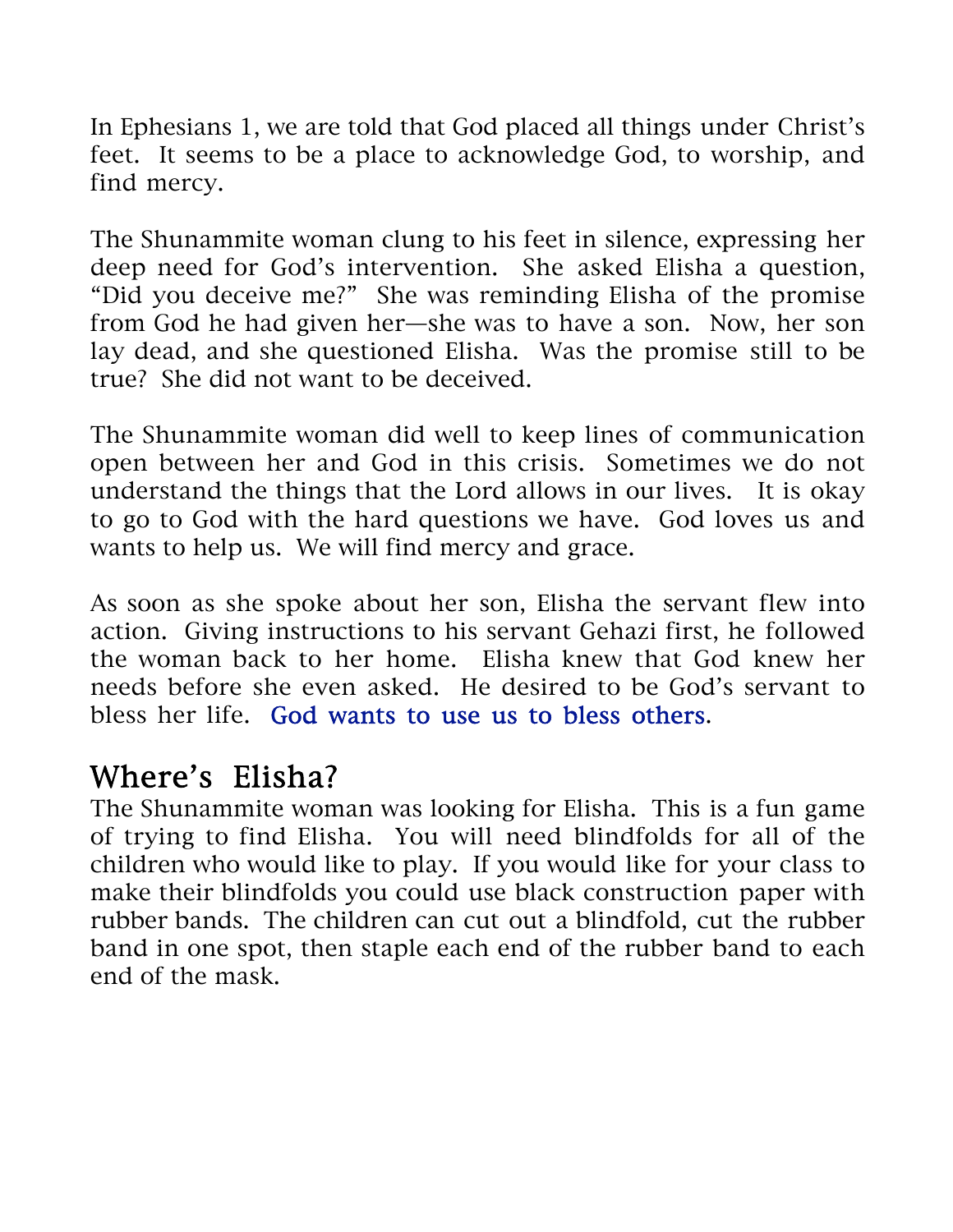Once the children are blindfolded, have them all stand at one end of the room. Remind them not to peek! Tell them that their goal is to find Elisha. You, as the teacher, are Elisha. When you say, "go!" the children can all move forward towards you and try to find you as you try to elude them. As an option you could have them all hop on one leg ONLY. Move around the room and say "Elisha's over here!" Do this several times and see if any of the children can find you. Use this game as a review of the lesson or just to have fun.

#### 2 KINGS  $4:31-36$

Now Gehazi went on ahead of them, and laid the staff on the face of the child; but there was neither voice nor hearing. Therefore he went back to meet him, and told him, saying, "The child has not awakened."

When Elisha came into the house, there was the child, lying dead on his bed.

He went in therefore, shut the door behind the two of them, and prayed to the LORD.

And he went up and lay on the child, and put his mouth on his mouth, his eyes on his eyes, and his hands on his hands; and he stretched himself out on the child, and the flesh of the child became warm.

He returned and walked back and forth in the house, and again went up and stretched himself out on him; then the child sneezed seven times, and the child opened his eyes.

And he called Gehazi and said, "Call this Shunam mite wom an." So he called her. And when she came in to him, he said, "Pick up your son."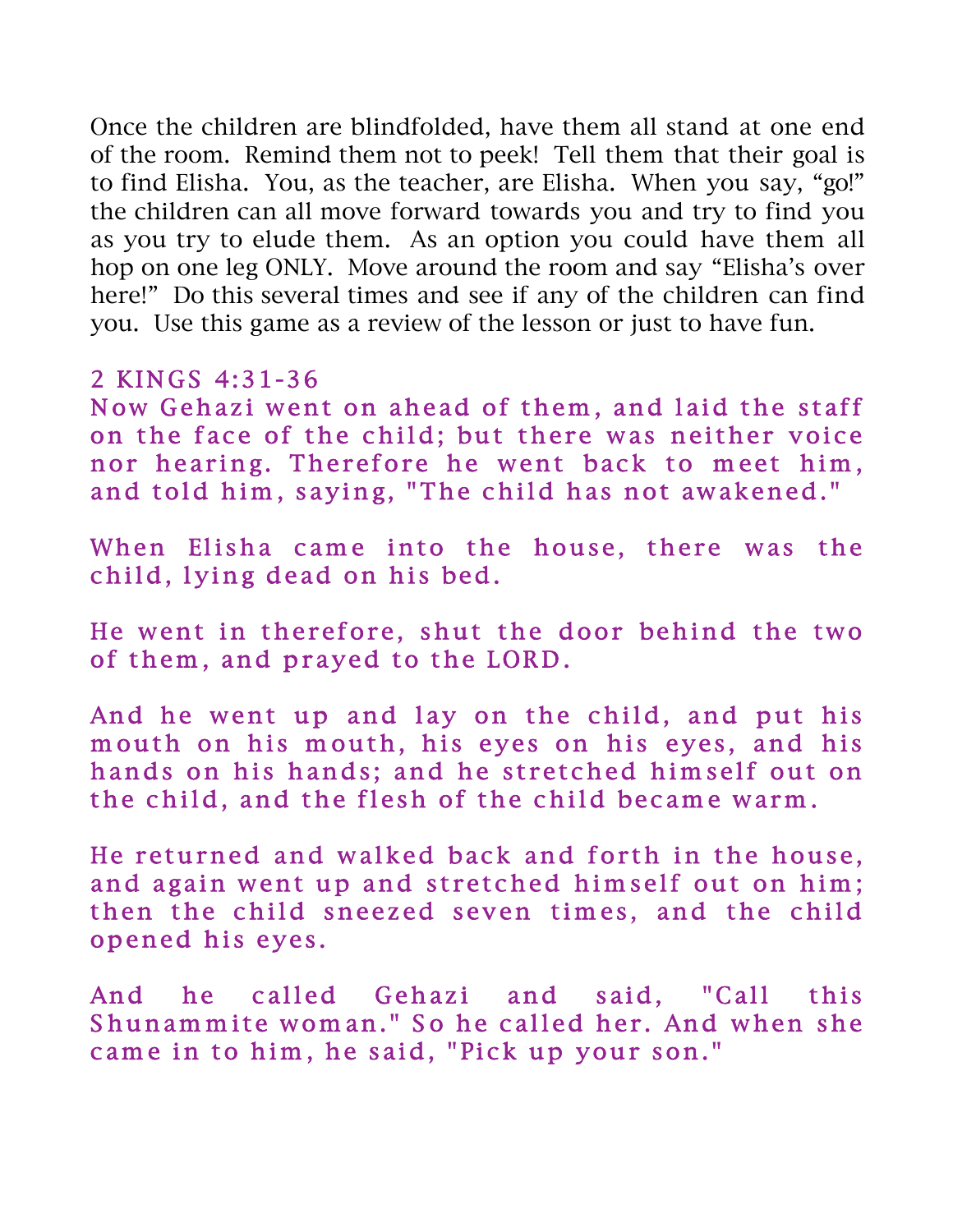Elisha followed the woman back to her home, eager to help. What wonderful things God can do when His servants are available to hear and respond to His call. Elisha was a servant who cared about people. For us to truly be servants, servants who are like our master, the Lord Jesus Christ, we must care about others. If we care, we will be available to be God's instrument to bless others. God wants to use us to bless others.

How interesting that after Elisha prayed, God had him stretch himself out on the boy. His body warmed the boy's. It is just like God to raise this boy from the dead in a way we cannot explain. His ways are so much higher than ours. God knows our tendencies as humans to want a pattern or a formula to hang onto. God works in the ways He chooses and cannot be confined to a pattern or formula.

Who can say why Elisha was eyes to eyes and hands to hands with this boy? Who can say why Jesus simply spoke to the son of the widow of Nain (Luke 7), or why He took Jairus' daughter by the hand (Luke 8). Or why Elijah stretched himself over the widow's boy 3 times (1 Kings 17), or why Paul threw his arms around the young man who fell out of the window (Acts 20). God is amazing, is He not?

It is interesting how this miracle mirrors the miracle God did through Elijah for the widow's boy in 1 Kings 17. Remember Elisha's request for a double portion of God's Spirit. God answered that request.

Imagine the joy of this mother as her boy was raised from the dead. God, who is able to make impossible, possible, gave her son back to her alive! What a joyous ministry Elisha had, being God's instrument to bless others. God wants to use us to bless others.